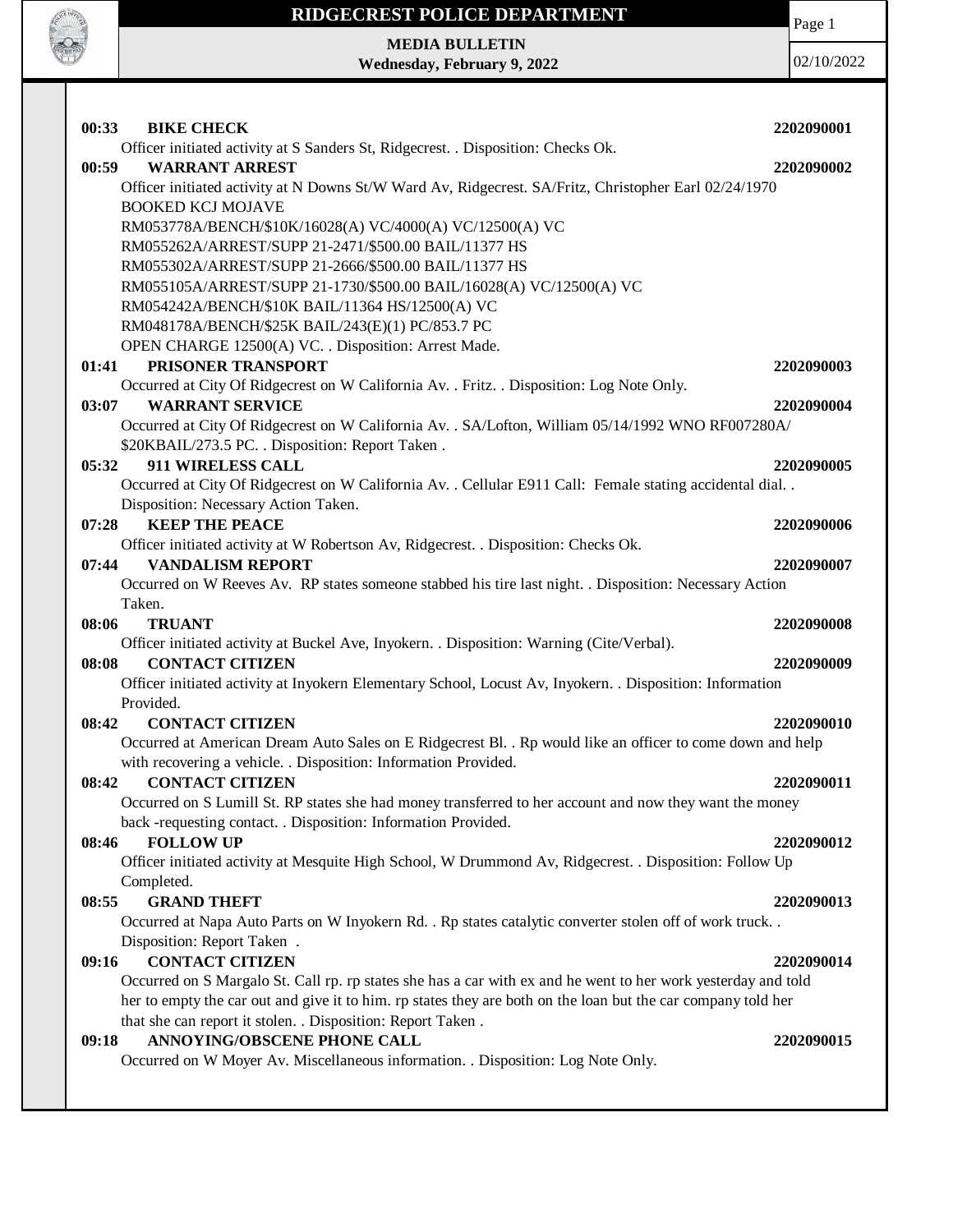

**MEDIA BULLETIN**

**Wednesday, February 9, 2022**

Page 2

| 09:26<br><b>ANNOYING/OBSCENE PHONE CALL</b>                                                                            | 2202090016 |
|------------------------------------------------------------------------------------------------------------------------|------------|
| Occurred on W Moyer Av. Info rec. . Disposition: Log Note Only.                                                        |            |
| <b>CONTACT CITIZEN</b><br>09:35                                                                                        | 2202090017 |
| Officer initiated activity at James Monroe Middle School, W Church Av, Ridgecrest. . Disposition: Information          |            |
| Provided.                                                                                                              |            |
| <b>CONTACT CITIZEN</b><br>09:35                                                                                        | 2202090018 |
| Officer initiated activity at Burroughs High School, E French Av, Ridgecrest. . Disposition: Information               |            |
| Received.                                                                                                              |            |
| <b>FOLLOW UP</b><br>09:46                                                                                              | 2202090019 |
| Officer initiated activity at Mesquite High School, W Drummond Av, Ridgecrest. . Disposition: Follow Up                |            |
| Completed.                                                                                                             |            |
| <b>AREA CHECK</b><br>09:55                                                                                             | 2202090020 |
| Occurred at S China Lake Bl/W Church Av. Rp would like an area check, witnessed a group of kids at the light           |            |
| almost get hit by a car when the light turned green for the kids to cross. . Disposition: Checks Ok.                   |            |
| <b>SUBPOENA SERVICE</b><br>09:55                                                                                       | 2202090021 |
| Officer initiated activity at S Norma St, Ridgecrest. . Disposition: Necessary Action Taken.                           |            |
| 10:00<br>POSITIVE CITIZEN CONTACT                                                                                      | 2202090022 |
| Officer initiated activity at Mesquite High School, W Drummond Av, Ridgecrest. . Disposition: Checks Ok.               |            |
| 10:07<br><b>SUBPOENA SERVICE</b>                                                                                       | 2202090023 |
| Officer initiated activity at E Bowman Rd, Ridgecrest. . Disposition: Negative Contact.                                |            |
| <b>ACO CALL</b><br>10:13                                                                                               | 2202090024 |
| Officer initiated activity at S Mccall St, Ridgecrest. F/u. . Disposition: Negative Contact.                           |            |
| <b>FOLLOW UP</b><br>10:13                                                                                              | 2202090025 |
| Officer initiated activity at Mediacom, S China Lake Bl, Ridgecrest. . Disposition: Follow Up Completed.               |            |
| <b>SUBPOENA SERVICE</b><br>10:17                                                                                       | 2202090026 |
| Officer initiated activity at E Commercial Av, Ridgecrest. Sub service. . Disposition: Negative Contact.               |            |
| <b>ACO CALL</b><br>10:17                                                                                               | 2202090027 |
| Officer initiated activity at S Downs St/W Dolphin Av, Ridgecrest. Area check loose dog. . Disposition: Animal         |            |
| Control Handled.                                                                                                       |            |
| <b>CONTACT CITIZEN</b><br>10:22                                                                                        | 2202090028 |
| Officer initiated activity at Sierra Sands School District Office, W Felspar Av, Ridgecrest. . Disposition:            |            |
| Necessary Action Taken.                                                                                                |            |
| 10:26<br><b>SUBPOENA SERVICE</b>                                                                                       | 2202090029 |
| Officer initiated activity at S Sunland St, Ridgecrest. . Disposition: Negative Contact.                               |            |
| PETTY THEFT REPORT<br>10:27                                                                                            | 2202090030 |
| Occurred on W Moyer Av. Purse taken from locked veh-RP requesting contact via 21. Disposition:                         |            |
| Information Provided.                                                                                                  |            |
| <b>FOLLOW UP</b><br>10:27                                                                                              | 2202090031 |
| Officer initiated activity at S Sanders St, Ridgecrest. . Disposition: Follow Up Completed.                            |            |
| 10:28<br><b>ACO CALL</b>                                                                                               | 2202090032 |
| Officer initiated activity at S Warner St/W Wilson Av, Ridgecrest. Ex pat loose dogs. . Disposition: Warning           |            |
| (Cite/Verbal).                                                                                                         |            |
| <b>LAND TRESPASS</b><br>10:34                                                                                          | 2202090033 |
| Officer initiated activity at Murray Middle School, E Drummond Av, Ridgecrest. . Disposition: Information              |            |
| Provided.                                                                                                              |            |
| RUNAWAY/OUT OF CONTROL JUVENILE<br>10:36                                                                               | 2202090034 |
| Officer initiated activity at Burroughs High School, E French Av, Ridgecrest. . Disposition: Warning<br>(Cite/Verbal). |            |
|                                                                                                                        |            |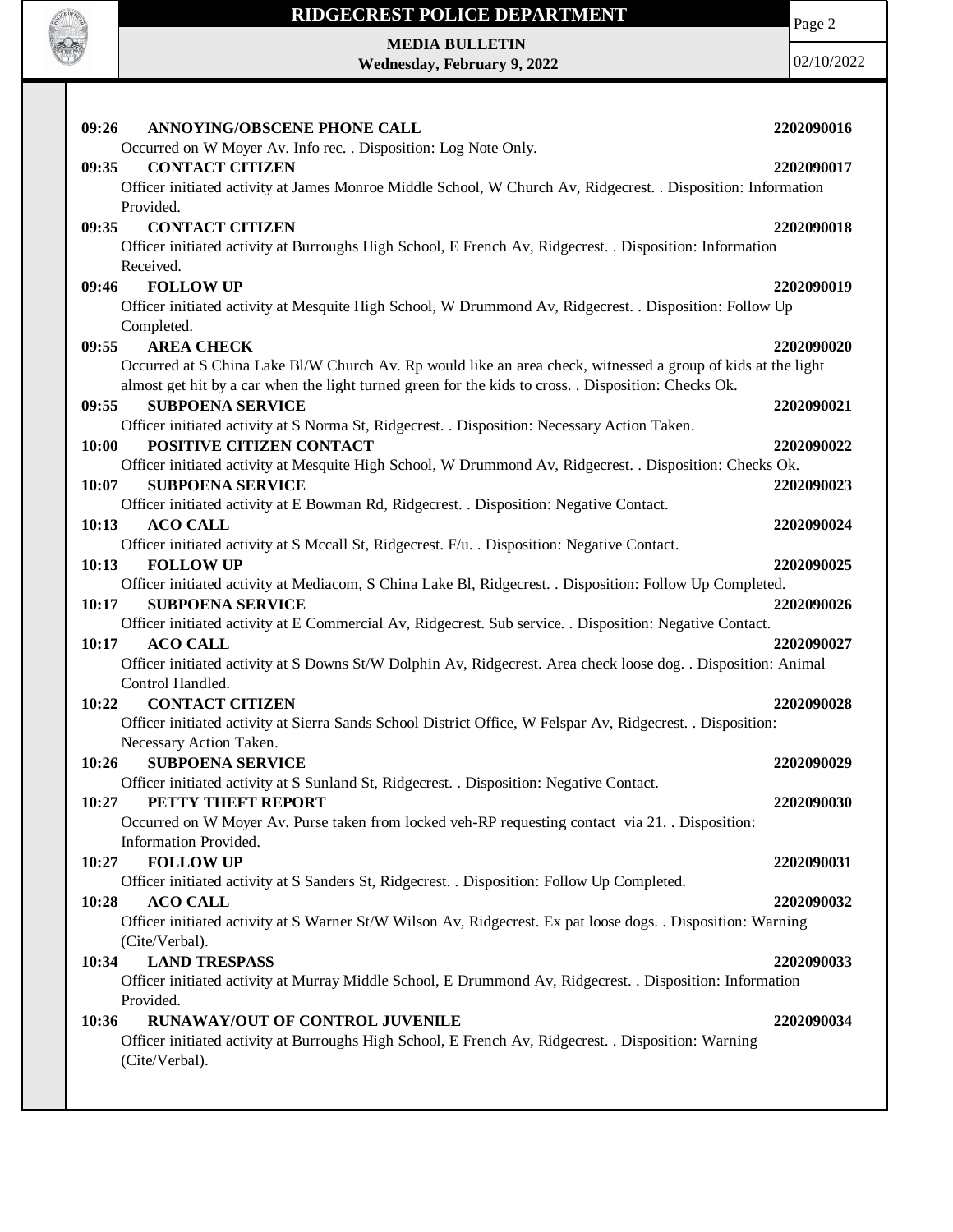

**MEDIA BULLETIN**

**Wednesday, February 9, 2022**

Page 3

| 10:39<br><b>ACO CALL</b>                                                                                                | 2202090035 |
|-------------------------------------------------------------------------------------------------------------------------|------------|
| Officer initiated activity at W Las Cruces Ct, Ridgecrest. Comp of dogs out. . Disposition: Animal Control              |            |
| Handled.                                                                                                                |            |
| <b>CONTACT CITIZEN</b><br>10:42                                                                                         | 2202090036 |
| Occurred on N Sierra View St. RP states that her bank account has been wiped out. . Disposition: Information            |            |
| Provided.                                                                                                               |            |
| <b>FOUND PROPERTY</b><br>10:43                                                                                          | 2202090037 |
| Occurred at Freedom Park on S Warner St. . Found science book at Freedom Park. . Disposition: Report Taken.             |            |
| 10:52<br><b>ACO CALL</b>                                                                                                | 2202090038 |
| Officer initiated activity at Town & Country Mobile Home Park, N Norma St, Ridgecrest. Expat loose dogs. .              |            |
| Disposition: Animal Control Handled.                                                                                    |            |
| <b>ACO CALL</b><br>10:58                                                                                                | 2202090039 |
| Officer initiated activity at W Atkins Av, Ridgecrest. Xpat for loose dogs. . Disposition: Animal Control               |            |
| Handled.                                                                                                                |            |
| 11:12<br><b>SUBPOENA SERVICE</b>                                                                                        | 2202090040 |
| Officer initiated activity at E Bowman Rd, Ridgecrest. . Disposition: Necessary Action Taken.                           |            |
| <b>CONTACT CITIZEN</b><br>11:35                                                                                         | 2202090041 |
| Occurred at City Of Ridgecrest on W California Av. . Req cont from p5. . Disposition: Information Provided.             |            |
| <b>ATTEMPT TO CONTACT</b><br>11:42                                                                                      | 2202090042 |
| Officer initiated activity at Norma Street Apartments, S Norma St, Ridgecrest. . Disposition: Necessary Action          |            |
| Taken.                                                                                                                  |            |
| RUNAWAY/OUT OF CONTROL JUVENILE<br>11:48                                                                                | 2202090043 |
| Officer initiated activity at Murray Middle School, E Drummond Av, Ridgecrest. . Disposition: Information               |            |
| Provided.                                                                                                               |            |
| <b>DETAIL</b><br>11:54                                                                                                  | 2202090044 |
| Occurred at Holland & Lyons Mortuary on S Norma St. Disposition: Necessary Action Taken.                                |            |
| <b>JUVENILE PROBLEM</b><br>11:56                                                                                        | 2202090045 |
| Officer initiated activity at James Monroe Middle School, W Church Av, Ridgecrest. . Disposition: Counselled.           |            |
| 12:00<br><b>BATTERY REPORT</b>                                                                                          | 2202090046 |
| Occurred at R.e.a.l.m.s. on S Downs St. Disposition: Counselled.<br>12:02                                               | 2202090047 |
| THEFT<br>Occurred at City Of Ridgecrest on W California Av. . Call rp. rp states daughters tablet was stolen. rp states |            |
| she has make model and SKU number for the tablet. . Disposition: Negative Contact.                                      |            |
| <b>CONTACT CITIZEN</b><br>12:10                                                                                         | 2202090048 |
| Officer initiated activity at Murray Middle School, E Drummond Av, Ridgecrest. . Disposition: Information               |            |
| Provided.                                                                                                               |            |
| 12:26<br><b>MEDICAL AID</b>                                                                                             | 2202090049 |
| Occurred on E California Av. ambulance request. . Disposition: Referred To Other Agency.                                |            |
| 12:31<br><b>MEDICAL AID</b>                                                                                             | 2202090050 |
| Occurred on W Langley Av. ambulance request. . Disposition: Referred To Other Agency.                                   |            |
| <b>RUNAWAY/OUT OF CONTROL JUVENILE</b><br>12:40                                                                         | 2202090051 |
| Officer initiated activity at Murray Middle School, E Drummond Av, Ridgecrest. . Disposition: Warning                   |            |
| (Cite/Verbal).                                                                                                          |            |
| <b>CONTACT CITIZEN</b><br>12:54                                                                                         | 2202090052 |
| Officer initiated activity at Murray Middle School, E Drummond Av, Ridgecrest. . Disposition: Information               |            |
| Provided.                                                                                                               |            |
| <b>EXTRA PATROL</b><br>12:57                                                                                            | 2202090053 |
| Officer initiated activity at Tennis Courts, E French Av, Ridgecrest. . Disposition: Checks Ok.                         |            |
|                                                                                                                         |            |
|                                                                                                                         |            |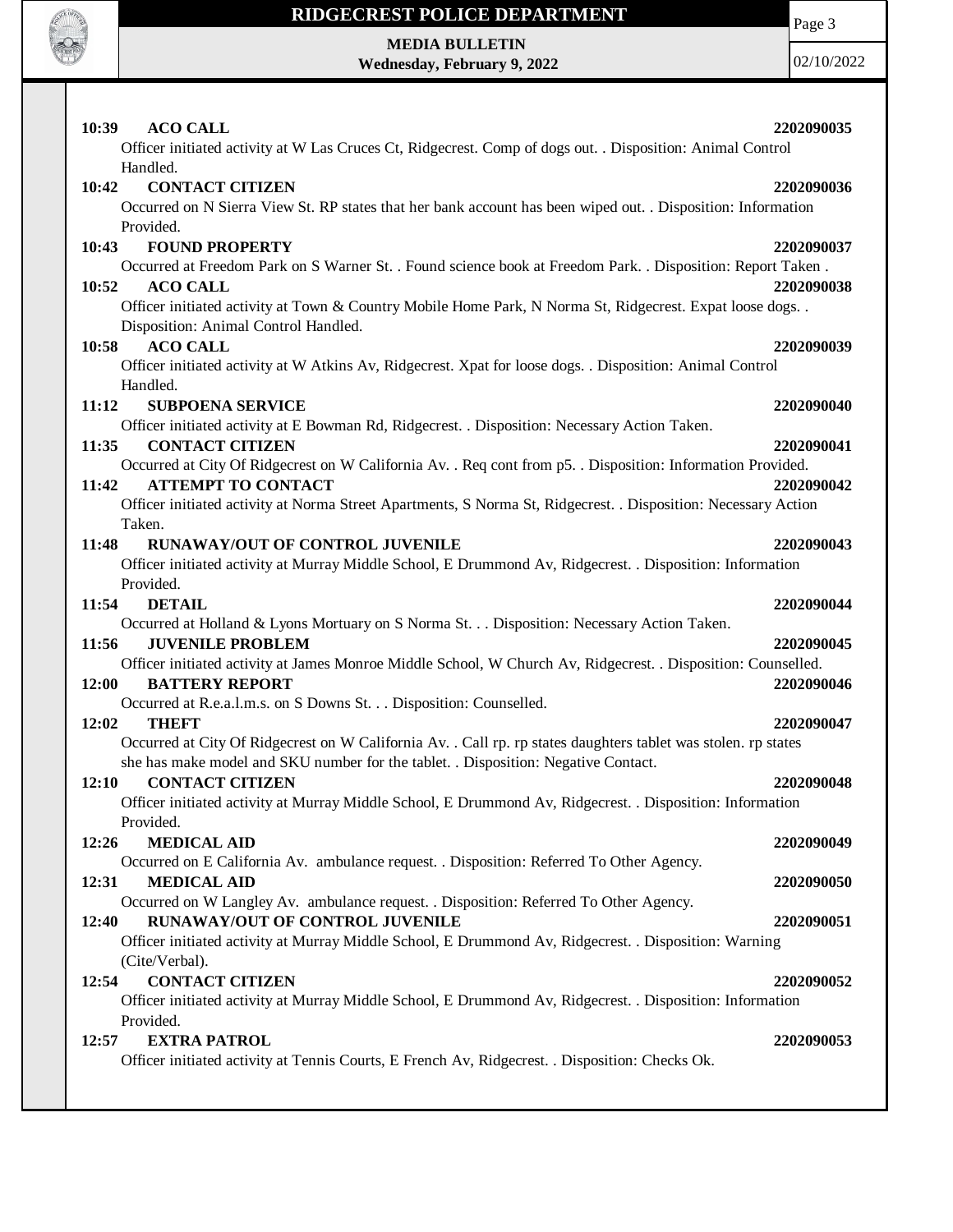

**MEDIA BULLETIN Wednesday, February 9, 2022** Page 4

| 12:58<br><b>ACO CALL</b>                                                                                                                                       | 2202090054  |
|----------------------------------------------------------------------------------------------------------------------------------------------------------------|-------------|
| Officer initiated activity at W Las Cruces Ct, Ridgecrest. Comp of dogs out. . Disposition: Animal Control                                                     |             |
| Handled.                                                                                                                                                       |             |
| RUNAWAY/OUT OF CONTROL JUVENILE<br>12:59                                                                                                                       | 2202090055  |
| Officer initiated activity at Murray Middle School, E Drummond Av, Ridgecrest. . Disposition: Information                                                      |             |
| Provided.                                                                                                                                                      |             |
| RUNAWAY/OUT OF CONTROL JUVENILE<br>13:01                                                                                                                       | 2202090056  |
| Officer initiated activity at Gateway Elementary School, S Gateway Bl, Ridgecrest. . Disposition: Counselled.                                                  |             |
| <b>WELFARE CHECK</b><br>13:04                                                                                                                                  | 2202090057  |
| Occurred at E Bowman Rd/S Forest Knoll. female on 911 asking for assistance with subj following her. female                                                    |             |
| screamed and then the line disconnected. 2nd caller called and stated that a male subj hit the female and then                                                 |             |
| fled sb on forest knoll//2nd rp stated male was wearing a gray tshirt. . Disposition: Necessary Action Taken.                                                  |             |
| <b>TERRORIST THREATS</b><br>13:09                                                                                                                              | 2202090058  |
| Officer initiated activity at W Reeves Av, Kern County. . Disposition: Information Provided.                                                                   |             |
| 13:16<br><b>WELFARE CHECK</b>                                                                                                                                  | 2202090059  |
| Officer initiated activity at S Fire Opal St, Ridgecrest. Welchk on subj (6/25/1991) rp is mother of welchk subj,                                              |             |
| has not heard from welchk in 6 days. . Disposition: Necessary Action Taken.                                                                                    |             |
| 13:16<br><b>TRAFFIC STOP</b>                                                                                                                                   | 2202090060  |
| Officer initiated activity at S Forest Knoll St, Ridgecrest. (Hundred block.). . Disposition: Test Call.                                                       |             |
| <b>ACO CALL</b><br>13:19                                                                                                                                       | 2202090061  |
| Officer initiated activity at S Gateway Bl, Ridgecrest. Confined dog. . Disposition: Animal Control Handled.<br><b>CONTACT CITIZEN</b><br>13:20                | 2202090062  |
| Occurred on N Traci Ln. Rp would like to speak with an officer. couple of questions they would like to ask.                                                    |             |
| contact via 21. Disposition: Information Provided.                                                                                                             |             |
| <b>CONTACT CITIZEN</b><br>13:24                                                                                                                                | 2202090063  |
| Officer initiated activity at N Cisco St, Ridgecrest. . Disposition: Necessary Action Taken.                                                                   |             |
| <b>FRAUDULENT REPORT</b><br>13:28                                                                                                                              | 2202090064  |
| Occurred at City Of Ridgecrest on W California Av. . EBT card fraud. . Disposition: Information Provided.                                                      |             |
| 13:31<br><b>ACO CALL</b>                                                                                                                                       | 2202090065  |
| Occurred at S Richmond Rd/E Bowman Rd. 2 loose dogs guarding possibly a deceased dog in desert lot. black                                                      |             |
| dog light tan dog. . Disposition: Animal Control Handled.                                                                                                      |             |
| 13:39<br><b>WARRANT ARREST</b>                                                                                                                                 | 2202090066  |
| Officer initiated activity at S Norma St, Ridgecrest. SA/StanleyRatto, Jonathan Edward 9/2/92                                                                  |             |
| RM055643A/Bail/1K/Chgs/30305(a)(1)/466 PC Cited/rel'd at scene. . Disposition: Arrest Made.                                                                    |             |
| <b>BREAKING/REMOVING VEHICLE PARTS</b><br>13:56                                                                                                                | 2202090067  |
| Occurred at Paul & Sons Automotive on W Ridgecrest Bl. . Ctc RP re catalytic converter theft from customer's                                                   |             |
| vehicle. . Disposition: Report Taken .                                                                                                                         |             |
| <b>VEHICLE CHECK</b><br><b>14:00</b>                                                                                                                           | 2202090068  |
| Officer initiated activity at S Helena St, Ridgecrest. . Disposition: Checks Ok.                                                                               |             |
| PETTY THEFT REPORT<br>14:04                                                                                                                                    | 2202090069  |
| Occurred at Walmart Supercenter on E Bowman Rd. . Cellular E911 Call: Service Class: WPH2                                                                      | Bicycle was |
| stolen sometime between approx 1200-1345. Disposition: Necessary Action Taken.                                                                                 |             |
| <b>FALSE ID TO PEACE OFFICER</b><br>14:08                                                                                                                      | 2202090070  |
| Occurred at Walmart Supercenter on E Bowman Rd. . Rp has a purse and phone of a suspect that tried                                                             |             |
| stealing.                                                                                                                                                      |             |
| SA/Johnston, Marychristina Rose 07/31/90 RM055063A Bail/1K Chgs/602(m)/459.5 PC Supp 21-1807<br>Chg/148.9 PC Cited/rel'd at scene. . Disposition: Arrest Made. |             |
|                                                                                                                                                                |             |
|                                                                                                                                                                |             |
|                                                                                                                                                                |             |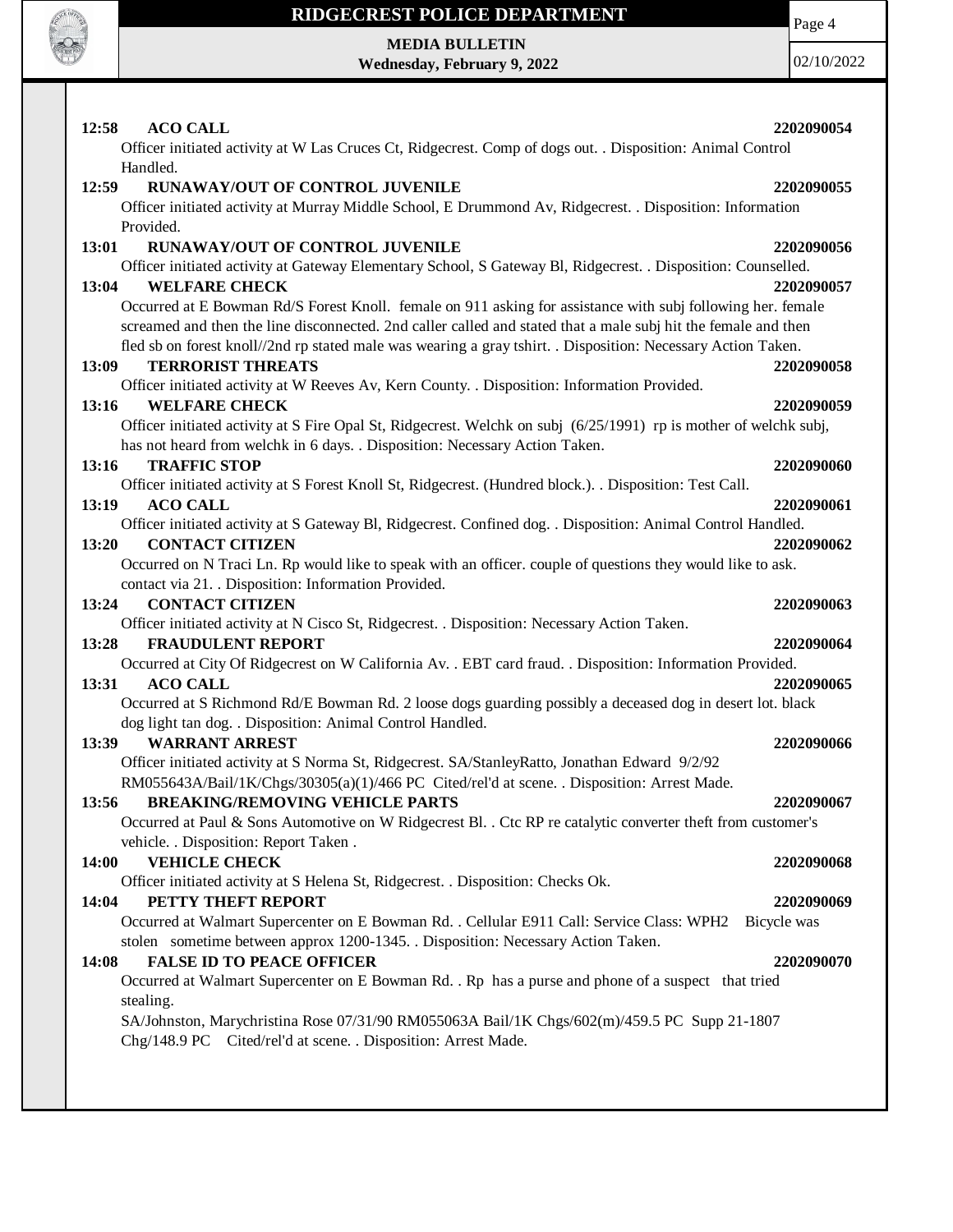

**MEDIA BULLETIN Wednesday, February 9, 2022** Page 5

| 14:18<br><b>ACO CALL</b>                                                                                                           | 2202090071            |
|------------------------------------------------------------------------------------------------------------------------------------|-----------------------|
| Officer initiated activity at S Holly Canyon Dr, Ridgecrest. (Hundred block.) loose dog. . Disposition: Animal                     |                       |
| Control Handled.                                                                                                                   |                       |
| <b>WELFARE CHECK</b><br>14:23                                                                                                      | 2202090072            |
| Occurred on S Locust St. Rp would like a welfare check. Rp would like a call back with the dispo. Rp does not                      |                       |
| know the address. . Disposition: Checks Ok.<br><b>JUVENILE PROBLEM</b>                                                             |                       |
| 14:27                                                                                                                              | 2202090073            |
| Officer initiated activity at James Monroe Middle School, W Church Av, Ridgecrest. JUV PROBLEM. .<br>Disposition: Gone On Arrival. |                       |
| 911 WIRELESS CALL<br>14:38                                                                                                         | 2202090075            |
| Occurred on N Sanders St. Cellular E911 Call: Service Class: W911 Silence. . Disposition: Necessary Action                         |                       |
| Taken.                                                                                                                             |                       |
| 14:42<br>911 WIRELESS CALL                                                                                                         | 2202090076            |
| Occurred on N Sanders St. (Hundred block.) Cellular E911 Call: Service Class: WPH2                                                 | Open line. Silence. . |
| Disposition: Necessary Action Taken.                                                                                               |                       |
| POSITIVE CITIZEN CONTACT<br>14:45                                                                                                  | 2202090077            |
| Officer initiated activity at Burroughs High School, E French Av, Ridgecrest. . Disposition: Necessary Action                      |                       |
| Taken.                                                                                                                             |                       |
| <b>FOLLOW UP</b><br>14:57                                                                                                          | 2202090078            |
| Officer initiated activity at Burroughs High School, E French Av, Ridgecrest. . Disposition: Follow Up                             |                       |
| Completed.                                                                                                                         |                       |
| 15:05<br><b>FLAG DOWN</b>                                                                                                          | 2202090079            |
| Officer initiated activity at Walmart Supercenter, E Bowman Rd, Ridgecrest. IRATE CUSTOMER. . Disposition:                         |                       |
| Necessary Action Taken.                                                                                                            |                       |
| 15:32<br><b>MISC COUNTER CALL</b>                                                                                                  | 2202090080            |
| Occurred at City Of Ridgecrest on W California Av. . At sta regarding 2202090030. . Disposition: Information                       |                       |
| Provided.                                                                                                                          |                       |
| <b>MEDICAL AID</b><br>15:49                                                                                                        | 2202090081            |
| Occurred at High Desert Haven on S College Heights Bl. . Cellular E911 Call: Service Class: W911 Med Aid. .                        |                       |
| Disposition: Referred To Other Agency.                                                                                             |                       |
| <b>WELFARE CHECK</b><br>15:49                                                                                                      | 2202090082            |
| Occurred at S Downs St/W Bowman Rd. 3 male teens/blk shirts/shorts 1/2 blk west of Downs on Bowman -                               |                       |
| going into ravine through cut fence. . Disposition: Warning (Cite/Verbal).                                                         |                       |
| 15:57<br><b>FOLLOW UP</b>                                                                                                          | 2202090083            |
| Officer initiated activity at Ridgecrest Regional Hospital, N China Lake Bl, Ridgecrest. . Disposition: Follow Up                  |                       |
| Completed.                                                                                                                         |                       |
| 16:28<br><b>INFORMATION</b>                                                                                                        | 2202090084            |
| Occurred on W Moyer Av. Misc. . Disposition: Information Received.                                                                 |                       |
| <b>CONTACT CITIZEN</b><br>16:31                                                                                                    | 2202090085            |
| Occurred at City Of Ridgecrest on W California Av. . RP wants information on a veh that is on his property - in                    |                       |
| the lobby. . Disposition: Information Provided.                                                                                    |                       |
| <b>SUSPECT ARREST</b><br>16:41                                                                                                     | 2202090086            |
| Occurred at Fat Boy Ink on W Ridgecrest Bl. . SA/Sigala, Tommy Brite 07/17/94 Chg/273.6(d) PC                                      | 22-409                |
| Booked KCJ Mojave. . Disposition: Arrest Made.                                                                                     |                       |
| 17:08<br>911 HANG UP                                                                                                               | 2202090087            |
|                                                                                                                                    |                       |
| Occurred at City Of Ridgecrest on W California Av. . 911 hang up/Unable to call back due to 911 prefix                             |                       |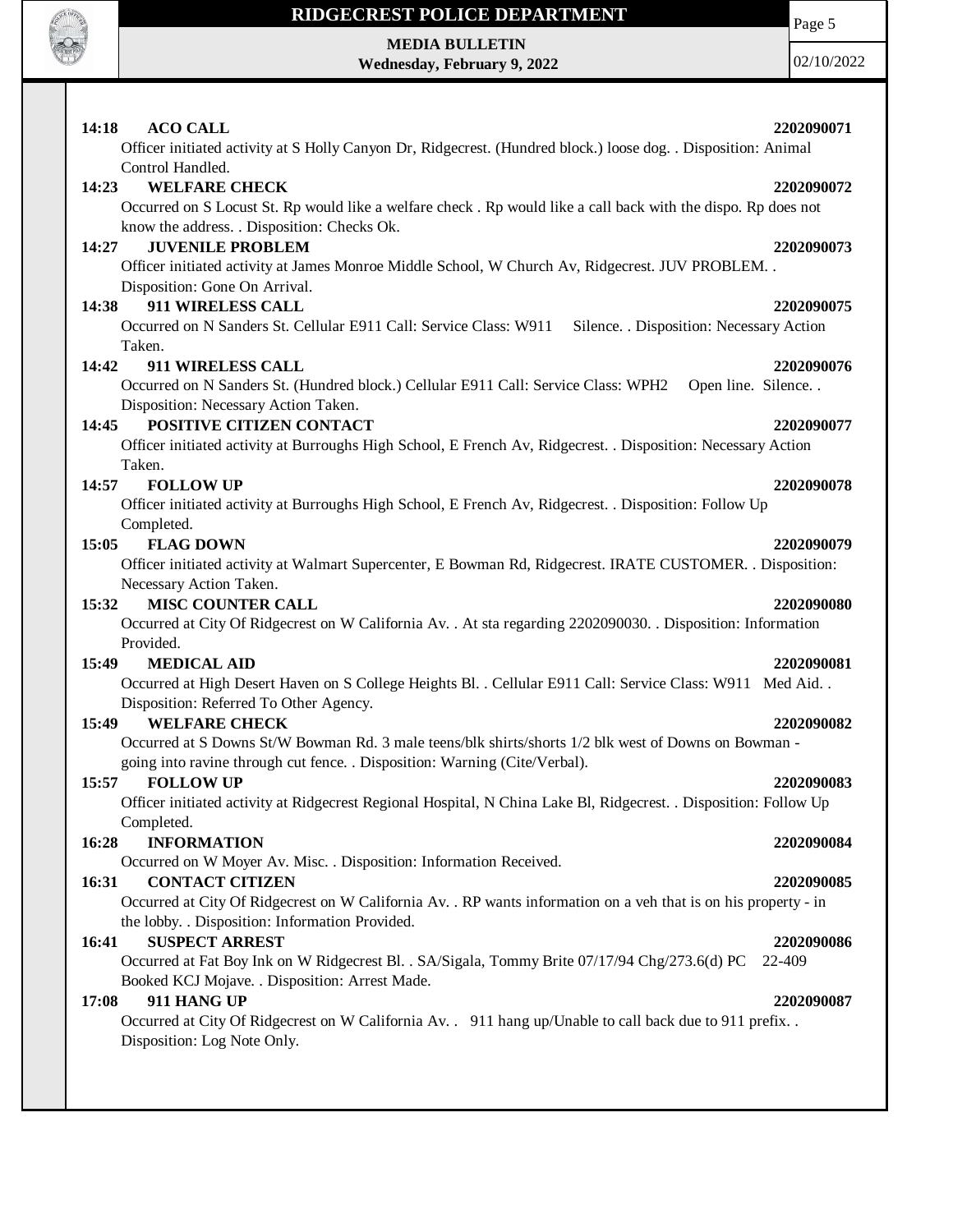

Page 6

**MEDIA BULLETIN Wednesday, February 9, 2022**

| <b>INJURY TC</b><br>17:11                                                                                                                                                                               | 2202090088 |
|---------------------------------------------------------------------------------------------------------------------------------------------------------------------------------------------------------|------------|
| Occurred at N China Lake Bl/W Argus Av. Two vehicle traffic collision. . Disposition: Report Taken.                                                                                                     |            |
| 17:15<br>911 HANG UP                                                                                                                                                                                    | 2202090089 |
| Occurred at City Of Ridgecrest on W California Av. . 911 hangup/Unable to call back due to 911 prefix                                                                                                   |            |
| Cellular E911 Call: Service Class: W911. . Disposition: Log Note Only.                                                                                                                                  |            |
| <b>JUVENILE PROBLEM</b><br>17:33                                                                                                                                                                        | 2202090090 |
| Occurred on S Mahan St. A juv threatened to shoot RP's 16 yr old daughter with a pellet gun just 5 ago. Juv<br>is at Dolphin/Mahan now with a group of about 7 or 8. Disposition: Information Received. |            |
| <b>ASSIST OTHER DEPARTMENT</b><br>17:44                                                                                                                                                                 | 2202090091 |
| Occurred at City Of Ridgecrest on W California Av. Disposition: Assisted.                                                                                                                               |            |
| <b>MEDICAL AID</b><br>17:51                                                                                                                                                                             | 2202090092 |
| Occurred on S Warner St. Cellular E911 Call: Service Class: W911 Med Aid. . Disposition: Referred To Other                                                                                              |            |
| Agency.                                                                                                                                                                                                 |            |
| 18:03<br>IN CUSTODY ARREST                                                                                                                                                                              | 2202090093 |
| Occurred at City Of Ridgecrest on W California Av. . 22-409. . Disposition: Log Note Only.                                                                                                              |            |
| <b>INFORMATION RECEIVED</b><br>18:22                                                                                                                                                                    | 2202090094 |
| Occurred on W Moyer Av. Misc. . Disposition: Information Received.                                                                                                                                      |            |
| PRISONER TRANSPORT<br>18:46                                                                                                                                                                             | 2202090095 |
| Occurred at City Of Ridgecrest on W California Av. . 22-409. . Disposition: Necessary Action Taken.                                                                                                     |            |
| <b>FOLLOW UP</b><br>19:30                                                                                                                                                                               | 2202090096 |
| Officer initiated activity at W Franklin Av, Ridgecrest. . Disposition: Follow Up Completed.                                                                                                            |            |
| <b>WELFARE CHECK</b><br>19:41                                                                                                                                                                           | 2202090097 |
| Occurred at Oyo Hotel on S China Lake Bl. . Welfare check. . Disposition: Checks Ok.                                                                                                                    |            |
| 19:51<br><b>FOLLOW UP</b>                                                                                                                                                                               | 2202090098 |
| Officer initiated activity at W Hughes Av, Ridgecrest. . Disposition: Follow Up Completed.                                                                                                              |            |
| <b>CONTACT CITIZEN</b><br>20:22                                                                                                                                                                         | 2202090099 |
| Occurred on N Downs St. RP is angry because she has an issue in Bakersfield and states Bakersfield PD will                                                                                              |            |
| not handle it. . Disposition: Negative Contact.                                                                                                                                                         |            |
| <b>TRAFFIC STOP</b><br>20:57                                                                                                                                                                            | 2202090100 |
| Officer initiated activity at Union Bank, N China Lake Bl, Ridgecrest. . Disposition: Warning (Cite/Verbal).                                                                                            |            |
| 21:11<br><b>OVERDOSE</b>                                                                                                                                                                                | 2202090101 |
| Occurred on W Wilson Av. Cellular E911 Call: Service Class: WPH2 Ambulance request. . Disposition:                                                                                                      |            |
| Referred To Other Agency.                                                                                                                                                                               |            |
| DRIVING UNDER THE INFLUENCE<br>21:13                                                                                                                                                                    | 2202090102 |
| Occurred at S Downs St/W Ridgecrest Bl. WB W R/C, blacked-out vehicle, weaving. . Disposition: Unable To                                                                                                |            |
| Locate.                                                                                                                                                                                                 |            |
| 21:44<br><b>TRAFFIC STOP</b>                                                                                                                                                                            | 2202090103 |
| Officer initiated activity at Fastrip Food Store, S China Lake Bl, Ridgecrest. . Disposition: Warning                                                                                                   |            |
| (Cite/Verbal).                                                                                                                                                                                          |            |
| <b>CONTACT CITIZEN</b><br>22:35                                                                                                                                                                         | 2202090104 |
| Occurred on S Mahan St. RP wants contact regarding inc 2202090090. . Disposition: Negative Contact.                                                                                                     |            |
| <b>RUNAWAY JUVENILE</b><br>22:35                                                                                                                                                                        | 2202090105 |
| Occurred on E California Av. 13 yo female left within last 2 hours. . Disposition: Report Taken.<br>DOMESTIC DISTURBANCE                                                                                | 2202090106 |
| 22:54<br>Occurred on W Alene Av. Cellular E911 Call: RP stating male is trying to block female from leaving in                                                                                          |            |
| veh/white toyota. . Disposition: Gone Prior to Arrival.                                                                                                                                                 |            |
|                                                                                                                                                                                                         |            |
|                                                                                                                                                                                                         |            |
|                                                                                                                                                                                                         |            |